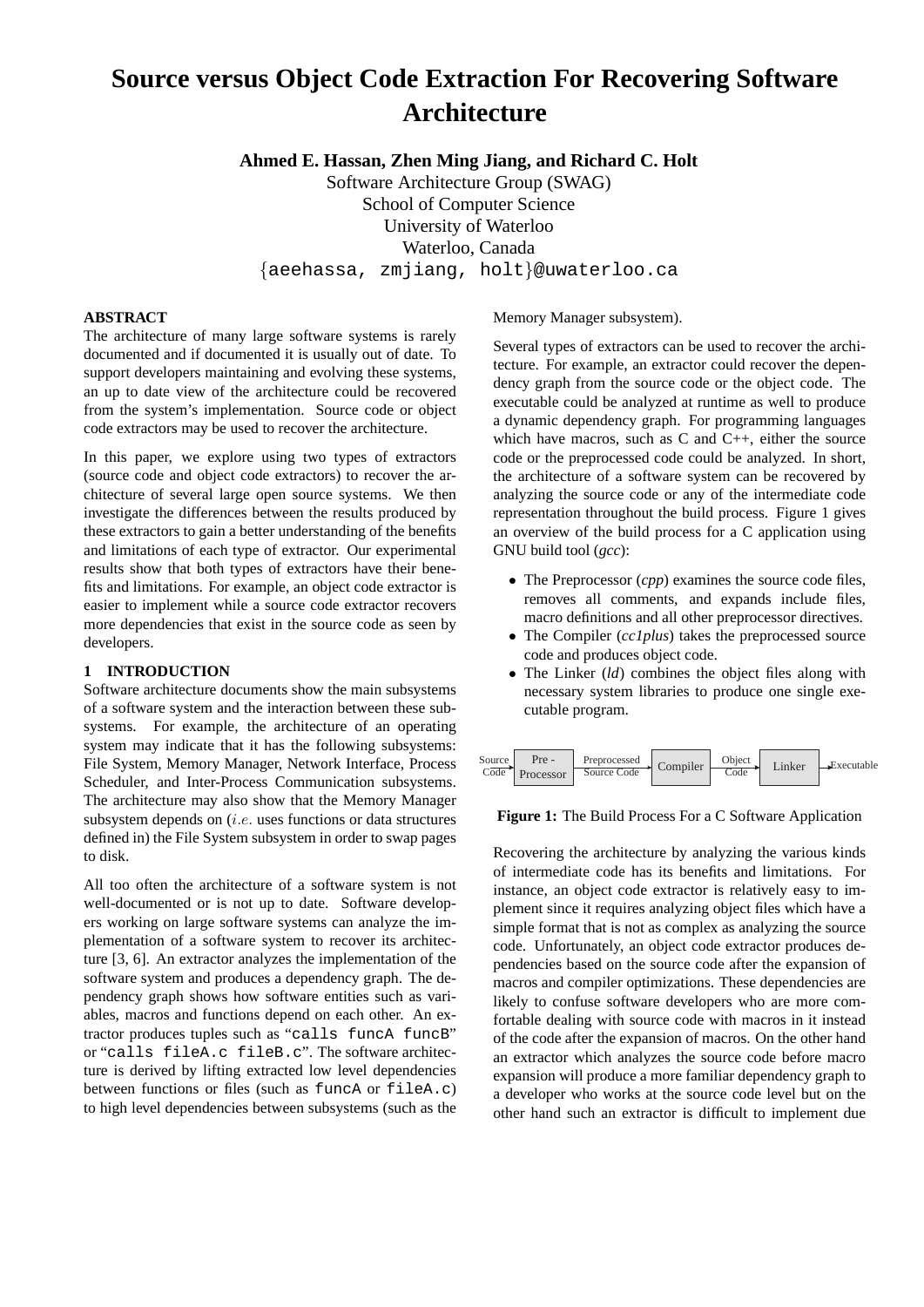to the complexity associated with both macro expansion and source code syntax. Furthermore, the dependency graph produced by an object code extractor represents a single possible configuration of a software system, whereas a source code extractor would produce a more complete dependency graph which corresponds to the various build configurations of the software system.

In this paper, we investigate the dependency graphs produced by two types of extractors (source and object code extractors). We analyze several large open source software systems using both types of extractors. We then investigate the differences between the dependency graphs produced by these extractors. The focus of our comparison is on determining which differences are due to the extraction technique used and which are due to limitation or bugs in the implementation of an extractor. In particular, we seek to understand the following issues:

- The differences between the dependency graph produced by a source code extractor and an object code extractor.
- The amount of missing dependencies in a source code extractor which are due to the complexity of developing such an extractor since implementors of such an extractor would need to deal with legacy code that may be hard to analyze.

Prior related work which studied dependency extractors has focused on evaluating extractors by:

- Comparing extractions on a small manually crafted software systems with constructs known to be hard to extract [1].
- Comparing extractors on different software systems [7].
- Investigating the different types of reports (call trees, data and control graphs) produced using the extracted data [2].

In contrast, the work presented in this paper focuses on performing our analysis on several larger open source case studies. We investigate the differences carefully in a semi automated fashion to understand better the reasons behind the differences (differences due to bugs versus others due to the extraction technique), instead of simply pointing out the differences between the extracted dependency graphs.

## **Organization of the Paper**

The organization of the paper is as follows. In Section 2, we compare the features and performance of the extractors used in our study. In Section 3 we explain the process we used to compare the facts produced by both extractors. In Section 4 we present the results of our comparative empirical experiment. Section 5 discusses lessons that we learned from our experiment. Section 6 concludes the paper.

# **2 OVERVIEW OF THE TWO EXTRACTORS USED IN OUR ANALYSIS:** *LDX* **AND** *CTAGX*

In this paper, we compare the extracted facts for large software systems at the source code level using a source code extractor called *CTAGX* and at the binary object file level using an object code extractor called *LDX*. We now give an overview of both extractors. We present the extraction technique used by them and the type of data produced by them.

#### **LDX: A Linker Based Extractor**

*LDX* is a linker-based fact extractor which operates on the object code [9]. It is based on a customized version of the GNU linker *ld*. The *LDX* extractor makes use of the linker's knowledge of function and module dependencies to produce program information such as a call graph and variable usage.



**Figure 2:** The *LDX* Extraction Process

Figure 2 shows the *LDX* extraction process. *LDX* integrates into the build process of a software application and produces the executable along with the dependency graph for the analyzed software system.

The schema for the data produced by *LDX* is shown in Figure 3. The schema has three types of relations: Kind, Define, and Use.

- **Kind:** identifies the entity type. An entity is either of type "cFunction" or "cKind". "cFunction" indicates that the entity is a function; whereas an entity of type"cKind" can be of type global variable. *LDX* is limited to the type of information that is available at the linking phase, for example, the schema does not contain information about macros or comments in the source code since the preprocessor would have already removed the comments and expanded the macros in the code analyzed by *LDX* as shown in Figure 2.
- **Define:** provides location information for the object file where a particular entity is defined. For example, "define entityA fileC.o" indicates that "entityA" is defined in the object file "fileC.o".
- **Use:** describes the dependency relations between entities. For example, "use entityA entityB" means entitiyA calls a function called "entityB", or uses a global variable called "entityB".

## **CTAGX: A** *ctags* **Based Extractor**

Unlike *LDX* which operates on the object code, *CTAGX* operates on the source code. It is based on a source code tagging tool called *ctags* [4] which recovers information about the software system. By adopting *ctags*, *CTAGX* does not need to consider a large number of peculiarities of legacy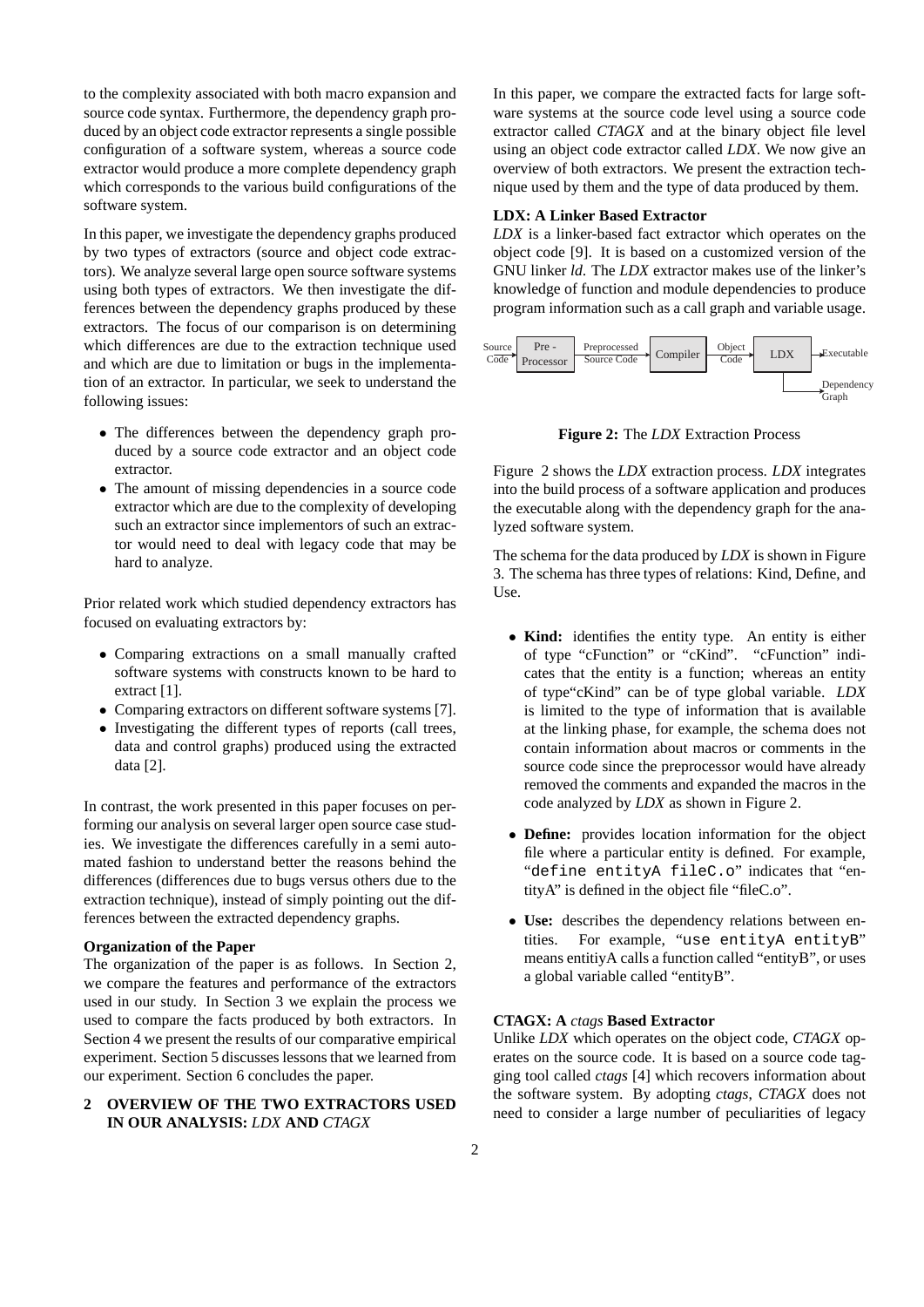

**Figure 3:** Schema for the Facts Produced by *LDX*

source code. For example, it does not need to worry about ANSI and K&R C differences in the source code. Moreover, *ctags* uses several heuristics to robustly parse source code containing #if preprocessor conditional constructs. *ctags* also uses a conditional path selection heuristic to resolve complicated choices. It employs a fall-back strategy when all heuristics fail. Finally, *ctags* has been highly optimized and can parse and tag source code very quickly and efficiently.

*CTAGX* is not integrated into the build process, instead it analyzes all the .h and .c files in the source code directory of a software system. To extract facts from these files:

- *CTAGX* invokes *ctags* for each file in the software system to identify the type of every defined entity in the file along with the entity's beginning line number. This information for all files is combined to build a *Global Symbol Table*.
- The entity beginning line number is used by *CTAGX* to retrieve the non-commented code content of each defined entity. Tokens in the code content of each defined entity are checked against the *Global Symbol Table* to produce the dependency graph: If a token exists in the symbol table and it exists in the code content of a particular entity, then *CTAGX* creates a dependency between that entity and the entity corresponding to the token found in the symbol table. The content of each entity is used as well to retrieve additional entity information such as the comment tokens for each entity, its parameters, its return type, and a listing of the control keywords used in an entity. To deal with entities with similar names, *CTAGX* combines the contents of entities with similar name into the content of a single entity with a common name.

#### **Comparison of the Two Tools**

Since *LDX* analyzes the binary object code, it more likely to produce more accurate results than *CTAGX*. The preprocessor has already removed the comments, expanded the includes, macros and other directives in the code analyzed by *LDX*, therefore the code represents a picture which is much closer to the program's runtime behavior.

However, an object code extractor, like *LDX*, has a number

| Property                     | LDX             | <b>CTAGX</b> | <b>CPPX</b> |
|------------------------------|-----------------|--------------|-------------|
| <b>Extracted Facts Level</b> | <b>Function</b> | Statement    | Expression  |
| Ease Of Development          | Easiest         | Medium       | Hardest     |
| Analysis Technique           | Exact           | Heuristic    | Exact       |
| Development Technique        | Extend          | Post-Process | Extend      |
| <b>Supported Languages</b>   | $C, C++$        | C            | $C, C++$    |
| Handles Incomplete Code      | N               | Y            | N           |
| Handles Incompilable Code    | N               | Y            | N           |
| <b>Extracts Comments</b>     | N               | Y            | N           |
| <b>Extracts Macros</b>       | N               | Y            | N           |
| Build Time View              | Y               | N            | Y           |

**Table 1:** Comparison of Properties of *LDX*, *CTAGX*, and *CPPX*

of drawbacks:

- It cannot process code that has syntax errors or code that could not compile. Uncompilable code can be caused by missing build configurations or missing included files, etc. The ability to handle incomplete and incompilable code is crucial during software evolution studies since such studies require the analysis of every version of the the source code and the source code may not compile for several versions.
- The generated dependencies do not match the expectations of a developer who is accustomed to viewing the source with all macros, includes and other directives unexpanded. Moreover an object code extractor is unable to produce detailed information below the function level.

A source code extractor like *CTAGX* has its advantages compared to *LDX*:

- *CTAGX* produces a view which is closer to the dependency structure which developers would expect to see based on their interaction with the code as shown in an editor, since *CTAGX* produces facts in which all comments are preserved; all macros are unexpanded; and all #ifdef conditional compilation branches are considered.
- *CTAGX* is quite robust, since it can analyze uncompilable code by recovering facts from a file while skipping the sections of the code which it fails to parse.
- *CTAGX* can supply information below the function level, such as function return types, and parameter types, local variable usage, etc.

*CTAGX* has its limitations as well. It processes all the .c and .h files in the source code directory, but it does not analyze Makefiles or attempt to preprocess the code. Thus the facts produced by *CTAGX* are likely to be less accurate in respect to a software's run-time behavior, since *CTAGX* does not consider issues that arise during the build process such as compilation flags.

Table 1 compares the properties of *CTAGX* and *LDX*. The table as well compares both extractors to the *CPPX* extrac-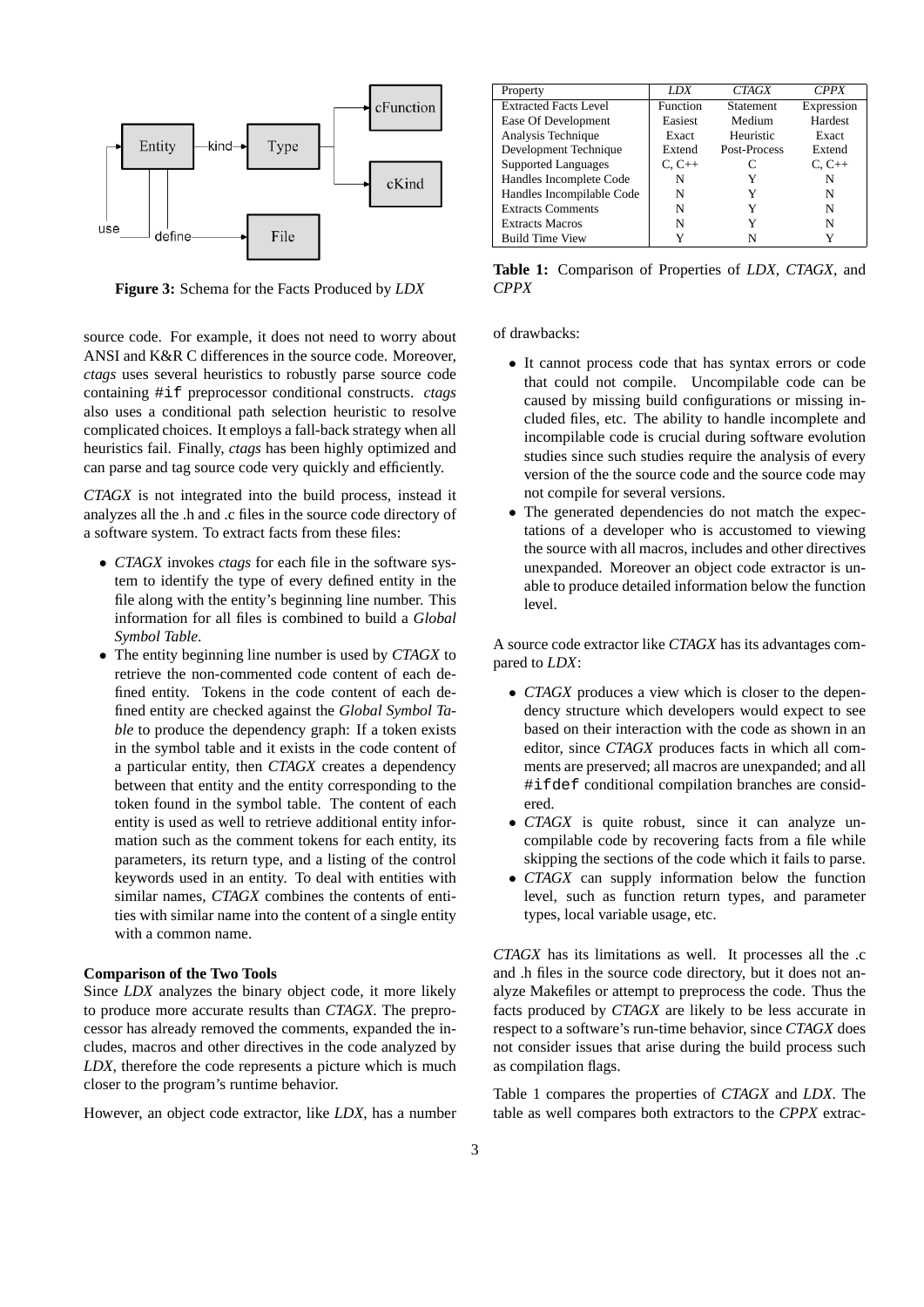| system         | build $(LDX)$ | ctags        | <b>CTAGX</b> |
|----------------|---------------|--------------|--------------|
| Openssh-3.9p1  | 47.339s       | 2.00s        | 19.9s        |
| Postgres-7.3.4 | 2m 27.257s    | 9.19s        | 37.22s       |
| $Linux-2.6.1$  | 25m 1.485s    | $1m\,58.69s$ | $21m$ 33s    |

**Table 2:** Time Statistics for Running Both Extractors on Openssh, Postgres, and Linux

tor which analyzes preprocessed source code [5]. None of the extractors is implemented from scratch, instead they each make use of other open source tools. *CTAGX* post processes *ctags*' output. *LDX* and *CPPX* are implemented by modifying the source code of the *ld* linker and the *cc1plus* compiler respectively. *CPPX* performs more detailed analysis to the source code and can produce data at the expression level but it does not have access to comments or macros. Since the *CPPX* extractor is based on a regular compiler it cannot deal with incomplete (such as missing header files or build configurations) or uncompilable code (such as code with syntax errors). Similarly *LDX* needs the source code to compile so it can extract information from the produced object code. *CTAGX* uses several heuristics to recover gracefully from incorrect code and to analyze #ifdef branches, in contrast the other two extractors that use well defined grammars.

All three extractors have been developed by members of our research group. The need to modify the source code of the compiler and the depth of the extracted facts (expression level) makes *CPPX* the hardest to implement. *LDX* is the simplest to implement since the binary file syntax is straight forward in comparison to the grammar of modern programming languages such as C or C++. In this paper, we focus our analysis on the *CTAGX* and *LDX* extractors which are examples of source and object code extractors.

The analysis time needed to recover a dependency graph varies from one system to the other. The time needed for either the (*LDX* or *CTAGX*) extraction technique is fast in comparison to the build time of the analyzed software application. *LDX* requires a few additional seconds beyond the build time of an application. *CPPX* requires almost twice as much time as needed to build an application. *CTAGX* is much faster than *LDX* and *CPPX*. The time needed for *CTAGX* compromises of the time needed to run *ctags* as well as the time needed to analyze the *ctags* output. Table 2 shows the time statistics for extracting the three open source software systems used in our study: Openssh version 3.9p1, Postgres version 7.3.4, and Linux version 2.6.1. For example for Postgres version 7.3.4, it takes about 2 minutes to build and extract facts using *LDX*, it takes about 9 seconds to run *ctags* on the system, and it takes about 37 seconds to extract facts using *CTAGX*. Note that the Linux build is timed using the full configuration setting where all possible build configuration options are enabled.

In summary, both extractors can recover a dependency graph

for large software systems in a reasonable time. Yet, each extractor has its limitations due to the used extraction technique.

#### **3 COMPARISON PROCESS**

In this section, we present the comparison process we used to study the difference between both extraction techniques. Figure 4 gives an overview of the process. Facts are recovered from a software system using both extractors. The *CTAGX* facts are reduced to only reflect the type of facts that are available in *LDX* facts, in particular facts relating to comments and to information inside of a function such as the number of conditional statements are removed. The modified facts for both extractors record only that an entity exists and track which other entities it depends on.

Using a simple *Perl* script, we compute the difference between the facts produced by each extractor. Using a set of *Perl* and *grep* scripts, we semi-automatically go through the differences to determine if the differences are due to bugs or implementation decisions in the extractor, or if they are due to the used extraction technique. The scripts automate the difference analysis process by locating the reported locations of entities and showing us code snippets surrounding the entity. Using the output of the scripts, we are usually able to determine if a particular difference is due to a bug, an implementation decision, or a limitation of the used extraction technique. In some cases, we had to closely monitor the build process by recording the build session and studying the output of the preprocessor for a few files which had troublesome entities<sup>1</sup>. If we determined that a difference was due to a bug in the implementation, we updated the implementation of the extractor and re-extracted the facts and repeated our comparison process.

Our comparison process has permitted us to not only determine accurately the differences between both extraction techniques but to improve as well the implementation of both extractors. Throughout our analysis we discovered and addressed several issues, for example:

- For *LDX*, we added an option to prevent the output of system calls since they are not outputted by *CTAGX*.
- We updated the *LDX* implementation to deal correctly with static variables defined inside functions. In the example below, *LDX* would output a dependency between "func" and "static\_var.0". Such a dependency existed in the object code but it is not relevant when studying dependencies between source code entities since "static\_var" is not accessible outside "func" and *LDX* should be outputting relations only at the function level. For the studied systems, *LDX* had extracted several static variables defined inside a func-

<sup>&</sup>lt;sup>1</sup>We studied the output of the preprocessor by recording the build session then re-running the compiler using the same command line parameters as recorded in the session. We also added the "-E" flag to cause the *gcc* compiler to stop after the preprocessing phase and output the preprocessed source code.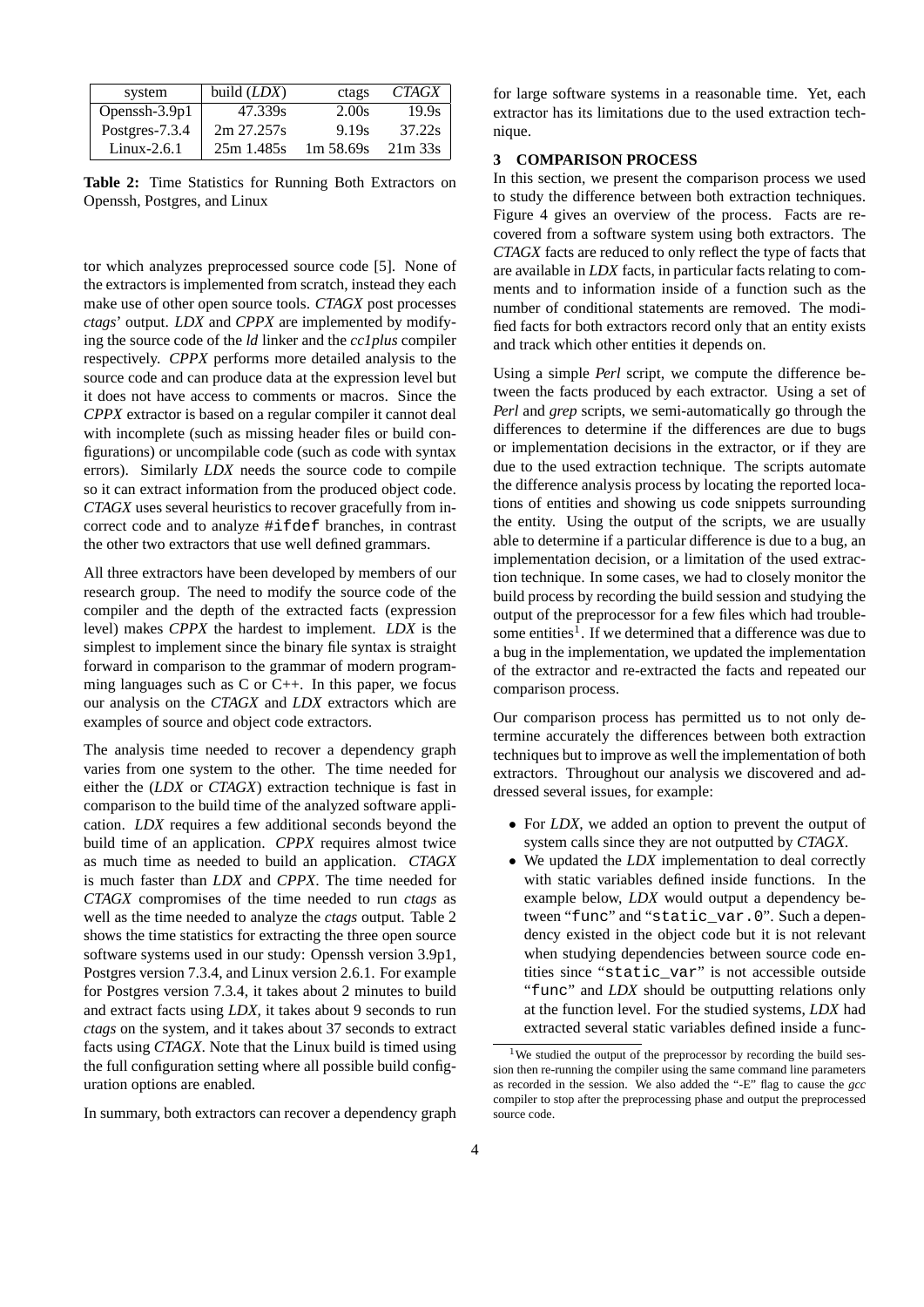

**Figure 4:** An Overview of our Comparison Process

tion since they are recorded by the linker in the object file. The following code snippet shows an example of a static variable defined inside a function:

```
\text{void } \text{func}() \{static int static var = 1:
}
```
- We fixed a number of bugs that were discovered in *LDX*.
- For *CTAGX*, we fixed several bugs. In particular, a number of heuristics used by *CTAGX* to determine the content of a source code entity were updated to address some of the issues that were discovered during the comparison of the CTAGX and LDX facts.
- We updated *CTAGX* to correctly process C++ style comments ("//") in C code since the studied Linux system made use of such comment style which is supported by the GNU gcc compiler.

Wherever possible we fixed the bugs we found in the implementation of the used extractors. For *CTAGX* we fixed the bugs ourselves. For *LDX* we contacted its developer who fixed the bugs. In some cases, we could not easily fix the bugs in the implementation instead we just left the bugs and noted them in our analysis as a limitation of the tool but not a limitation of technique itself. For example, we discovered two bugs in the CTAGX extractor which are partly due to the complexity associated with parsing source code before the expansion of macros:

• **Complex Conditional Directives:** We discovered that *ctags*, which is used as the backend of *CTAGX*, fails to identify entities if there are too many levels of nested conditional directives. This problem mainly occurs in yacc generated source code files. For example, *ctags* fails to locate entities such as "plpgsql\_yyparse" in "src/pl/plpgsql/src/pl gram.c" and "yyparse" in "src/backend/parser/gram.c". The following code fragment from "src/backend/parser/gram.c" in Postgres is an example of this case:

```
# i f d e f YYPARSE PARAM
# if defined (__STDC__) | defined (__cplusplus)
int yyparse (void *YYPARSEPARAM)
# e l s e
int yyparse (YYPARSE_PARAM)
  void ∗YYPARSE PARAM;
# e n d i f
# e l s e /∗ ! YYPARSE PARAM ∗/
#if defined (__STDC__) | defined (__cplusplus
i n t
yyparse (void)
# e l s e
i n t
y y parse ()
# e n d i f
# e n d i f
{ /∗ f u n c t i o n body . . . ∗/ }
```
• **Confusion in Determining the Name of an Entity:** *ctags* is not able to correctly determine the name of a variable if a macro or a compiler directive is used on the same line. The following code fragment from "linux-2.6.1/arch/i386/kernel/setup.c" in Linux is an example of this case:

int disable\_pse \_\_initdata = 0;

*ctags* mistakenly assumes that the last token before an equal sign  $(=)$  is the name of a defined variable. However, based on comments in "linux-2.6.1/include/linux/init.h", the \_\_initdata is used to flag initialized data to the Linux kernel.

# **4 COMPARATIVE EXPERIMENT**

We now detail the analysis we performed to compare the output of the two extractors. We conducted our comparative experiments using three open source software systems:

- 1. **Openssh** which implement a secure SSH network protocol. It includes the ssh, scp, and sftp programs. For our study we used version 3.9p1 which has about 72,000 lines of code.
- 2. **Postgres** which is a free SQL compliant object Relational Database Management System (DBMS) that originated at the University of California at Berkeley in 1996. For our study we used version 7.3.4 which has about 480,000 lines of code.
- 3. **Linux** which is an operating system that runs on several platforms and is developed by a large number of developers worldwide. For our study we used Linux version 2.6.1 which has about 4,900,000 lines of code.

After applying both *LDX* and *CTAGX* to the studied systems, we started our comparison process, verifying the differences, and updating the implementation of an extractor if we found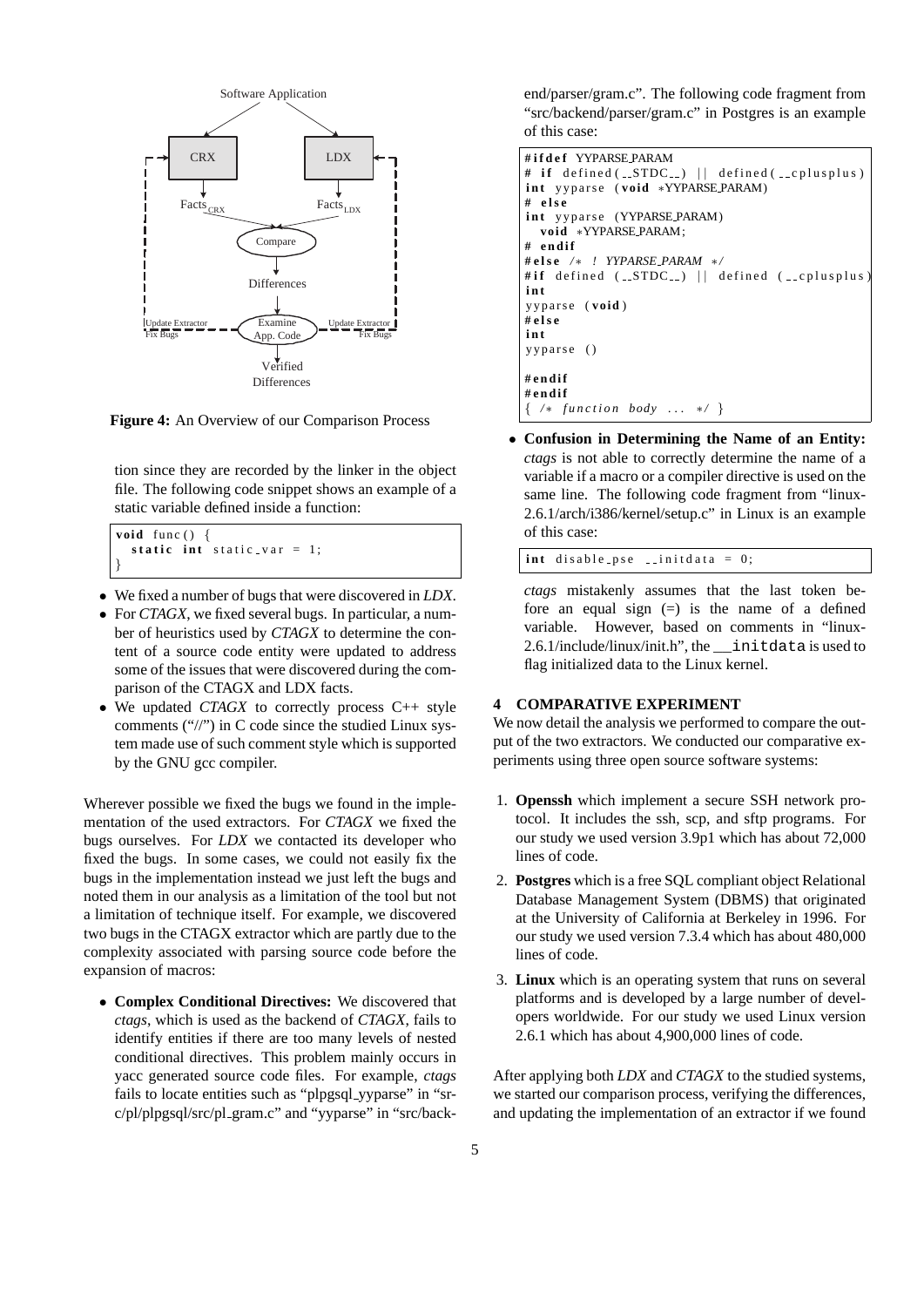a bug. Our comparison process (the center oval in Figure 4) consists of two phases: comparison of entities and comparison of dependencies.

## **Comparison of Entities**

Since *CTAGX* analyzes all the #ifdef paths and all the files in the software system, we expected that the entities defined in the *CTAGX* facts would be a super set of the entities defined in the *LDX* facts. However, our experiment shows that this is not the case instead the relation is more like the right hand side of Figure 5: *CTAGX* has more entities defined than *LDX*, but there are certain entities detected in *LDX* that were not detected by *CTAGX*.



**Figure 5:** Expected and Actual Entity Comparison Results

Using the comparison process outlined in Figure 4 and through manual inspection of the source code for several differing entities, we categorized the differences into four main categories:

- 1. Differences due to *LDX* incorrect output.
- 2. Differences due to Build Process.
- 3. Differences due to Preprocessor.
- 4. Differences due to *ctags* limitations.

Table 3 summarizes the results of our comparison process for each software system. For example, the *LDX* output Openssh has 1,529 entities, 88 of these entities do not exist in the *CTAGX* output. 78 of these 88 entities are due to incorrect handling of static variables inside functions by *LDX* and 10 entities are due to preprocessor peculiarities. In the following subsections, we discuss the difference due to the Build process and the Preprocessor. The differences due to *LDX*' incorrect output and *ctags*' limitations were already explored in the previous section.

## *Differences Due to Build Process*

By analyzing the build process for the studied application, we uncovered that in many cases a large number of files are created during the build process. Since *CTAGX* analyzes the source code without taking into account the build process, its facts do not contain any information about these generated files. For example, the *LDX* facts have that the "fmgr nbuiltins" and "fmgr builtin" entities are defined in "postgresql-7.3.4/src/backend/utils/fmgrtab.o". Our analysis of a build session of Postgres reveals that these entities are defined in the "fmgrtab.h" file which is created during the building of Postgres.

In addition to automatically generated files, we discovered that in Postgres a few source code files have the suffix ".map" instead of having commonly used suffixes such as ".h" and ".c". For Postgres, we repeated our *CTAGX* extraction and added ".map" files to the list of files that *CTAGX* analyzes to make sure the entities in these files are extracted.

## *Differences Due to Preprocessor*

We uncovered two reasons to explain the difference for the remaining entities between *CTAGX* and *LDX*. These two reasons are due to the use of the C Preprocessor to:

#### • **Declare an Entity**:

Especially in Linux, there are many entities declared by macros. For example, the data structures "class device attr crypt" and "class device attr beacon" in "linux/net/core/net-sysfs.c" are declared by a macro called "WIRELESS SHOW" using the following syntax:

WIRELESS\_SHOW(crypt, discard.code, fmt\_dec); WIRELESS\_SHOW(beacon, miss.beacon, fmt\_dec);

Similarly in Openssh, there is a macro called "SPLAY PROTOTYPE(name, type, field, cmp)" defined in "openssh-3.9p1/openbsd-compat/sys-tree.h", which is used to generate prototypes and inline functions. Functions like "mmtree RB INSERT" and "mmtree RB REMOVE" which are defined in "openssh-3.9p1/monitor mm.o" are generated by the above macro.

#### • **Override a Function Definition**:

Our analysis revealed an interesting usage of macros in the studied systems. For example, in Postgres the entity "sslow" is defined in file "src/backend/regex/engine.c" as follows:

#### #define slow sslow

In this example, the rest of the functions in the file refers to a function "slow" which is defined in the file, but no function "sslow" is defined. Instead the "#define" is used to override the name of the function "slow" to "sslow". It appears that the macro is used to simulate inheritance in C. To implement a different function, the only change needed is to alter the defined value ("sslow") and the code will call the new function.

## **Comparison of Dependencies**

After the *Entity Comparison* phase, we can now compare the dependencies between the entities generated by both extractors. The Dependency Comparison phase is divided into 3 steps:

• **Step 0 – Initial State:** We compare the dependencies produced by both extractors without performing any modifications to the data.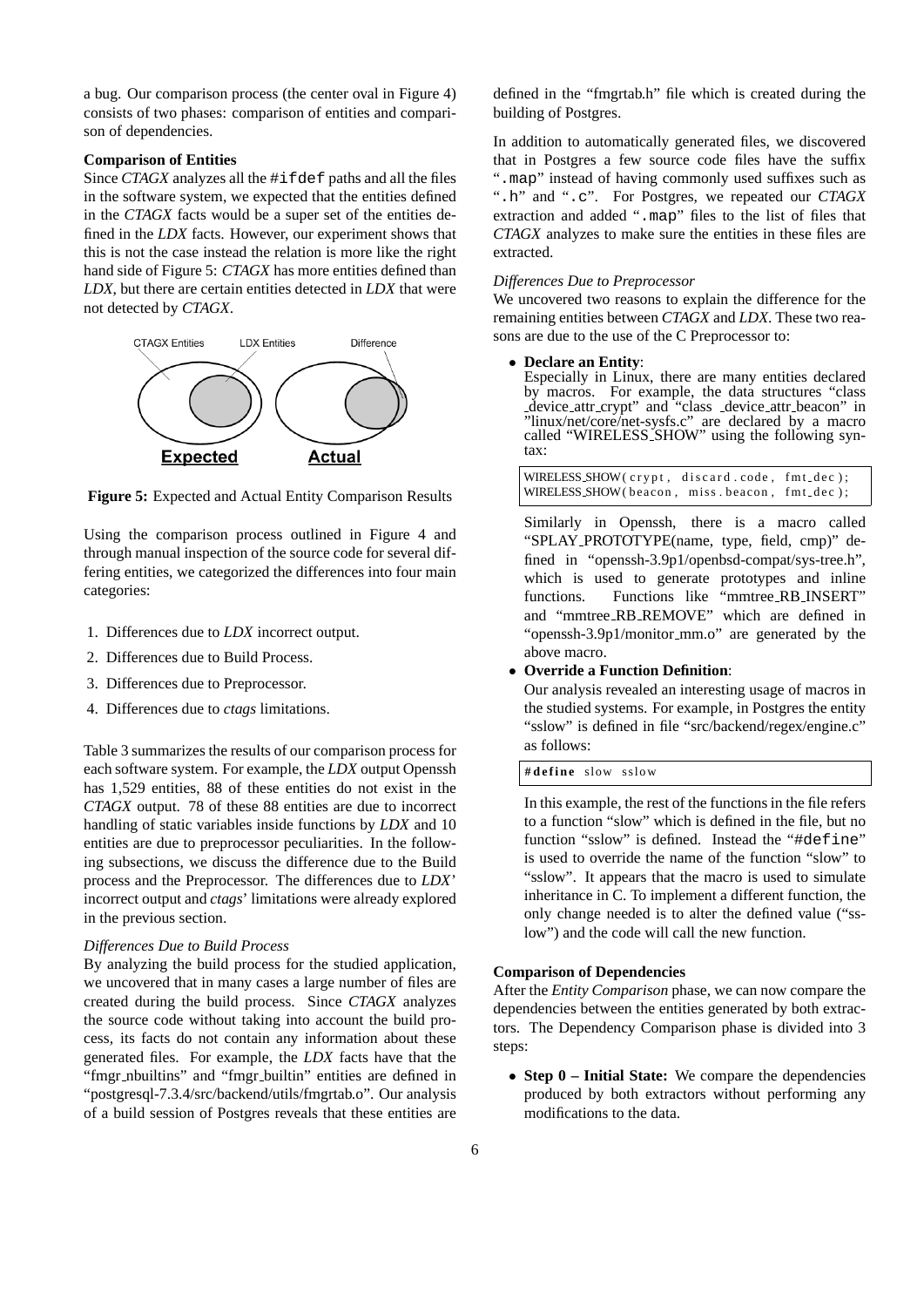| Description                                              | Openssh | Postgres | Linux           |  |
|----------------------------------------------------------|---------|----------|-----------------|--|
| Total initial <i>LDX</i> entities                        | 1,529   | 6,965    | 65,064          |  |
| Entities that only <i>LDX</i> has                        | 88      | 296      | 16,039          |  |
| Differences due to LDX' incorrect output                 |         |          |                 |  |
| $\rightarrow$ Static variable inside functions           | 78      | 90       | 1,008           |  |
| <b>Differences due to Build Process</b>                  |         |          |                 |  |
| $\rightarrow$ Files generated during the build           | 0       | $2(+3)$  | $1,745(+1,747)$ |  |
| $\rightarrow$ Including non-standard files               |         | 61       |                 |  |
| <b>Differences due to Preprocessor</b>                   |         |          |                 |  |
| $\rightarrow$ Macro defined entities                     | 8       | 92       | 12251           |  |
| $\rightarrow$ Overriding a function definition           |         | 47       | $13(+727)$      |  |
| Differences due to ctags' limitations                    |         |          |                 |  |
| $\rightarrow$ Complex conditional directives             | 0       | 3        |                 |  |
| $\rightarrow$ Confusion in determining name of an entity |         |          | 306             |  |

**Table 3:** Entity Comparison Statistics for Openssh, Postgres and Linux (Numbers in Brackets Indicate Differences that were Categorized Through Manual Analysis of the Source Code and the Binary Object File)

- **Step 1 Common Entities:** We focus our analysis on dependencies between the common entities between both extractors. We remove all dependencies that do not originate or terminate in an entity which is in common between both extractors using the results of our entity comparison phase. The intuition behind this step is that difference is likely due to an entity that existed in a file that was not part of the studied executable since *CTAGX* analyzes all files in the source code directory without taking into account the build configurations.
- **Step 2 Macro Expansion:** Since *CTAGX* analyzes the code before the expansion of macros and *LDX* analyzes code after their expansion, we use the *CTAGX* facts to simulate the expansion of macros. We expand the macros in the *CTAGX* facts. We then compare the dependencies between the *CTAGX* facts after macro expansion and the *LDX* facts.
- **Step 3 Macro Expansion Cleanup:** The expansion of macros adds a large number of dependencies. For example, if there are several conditional #ifdef branches inside a function, we would expand all the macros inside these branches during the prior step. In this step, we go through the *CTAGX* dependencies and we remove all dependencies that were added during the macro expansion and that did not exist in the *LDX* facts in Step 2.

| <b>Steps</b>         | CTAGX only | Common | LDX only |
|----------------------|------------|--------|----------|
| <b>Initial State</b> | 47.78%     | 38.72% | 13.50%   |
| Step 1               | 16.43%     | 78.97% | 4.60%    |
| Step 2               | 17.35%     | 81.87% | 0.78%    |
| Step 3               | 16.45%     | 82.76% | 0.79%    |

**Table 4:** Dependency Comparison Statistics for Openssh

Tables 4, 5 and 6 display the percentage for Initial State and the 3 steps in our analysis along three criteria:

| <b>Steps</b>         | CTAGX only | Common | LDX only |
|----------------------|------------|--------|----------|
| <b>Initial State</b> | 70.93%     | 20.89% | 8.18%    |
| Step 1               | 10.78%     | 74.16% | 15.06%   |
| Step 2               | 17.10%     | 82.78% | 0.13%    |
| Step 3               | 11.23%     | 88.63% | 0.14%    |

**Table 5:** Dependency Comparison Statistics for Postgres

| <b>Steps</b>         | CTAGX only | Common | LDX only |
|----------------------|------------|--------|----------|
| <b>Initial State</b> | 91.26%     | 4.74%  | 4.00%    |
| Step 1               | 50.15%     | 28.81% | 21.05%   |
| Step 2               | 86.56%     | 10.43% | 3.01%    |
| Step 3               | 56.03%     | 34.12% | 4.85%    |

**Table 6:** Dependency Comparison Statistics for Linux

- 1. **CTAGX only:** Percentage of dependencies in *CTAGX* but not in *LDX* in comparison to the total number of dependencies generated by both extractors.
- 2. **Common:** Percentage of dependencies that are common between both *LDX* and *CTAGX* in comparison to the total number of unique dependencies generated by both extractors.
- 3. **LDX only:** Percentage of dependencies in *LDX* but not in *CTAGX* in comparison to the total number of dependencies generated by both extractors.

Figures 6(a), 6(b), 6(c) are plots of the data in Tables 4, 5, 6 for Openssh, Postgres, and Linux respectively. The results of our dependency comparison phase reveal that:

• *LDX* misses a large number of *CTAGX* dependencies. These missing dependencies are due to the fact that *CTAGX* analyzes and extracts dependencies from all conditional paths (#ifdef) inside a function, whereas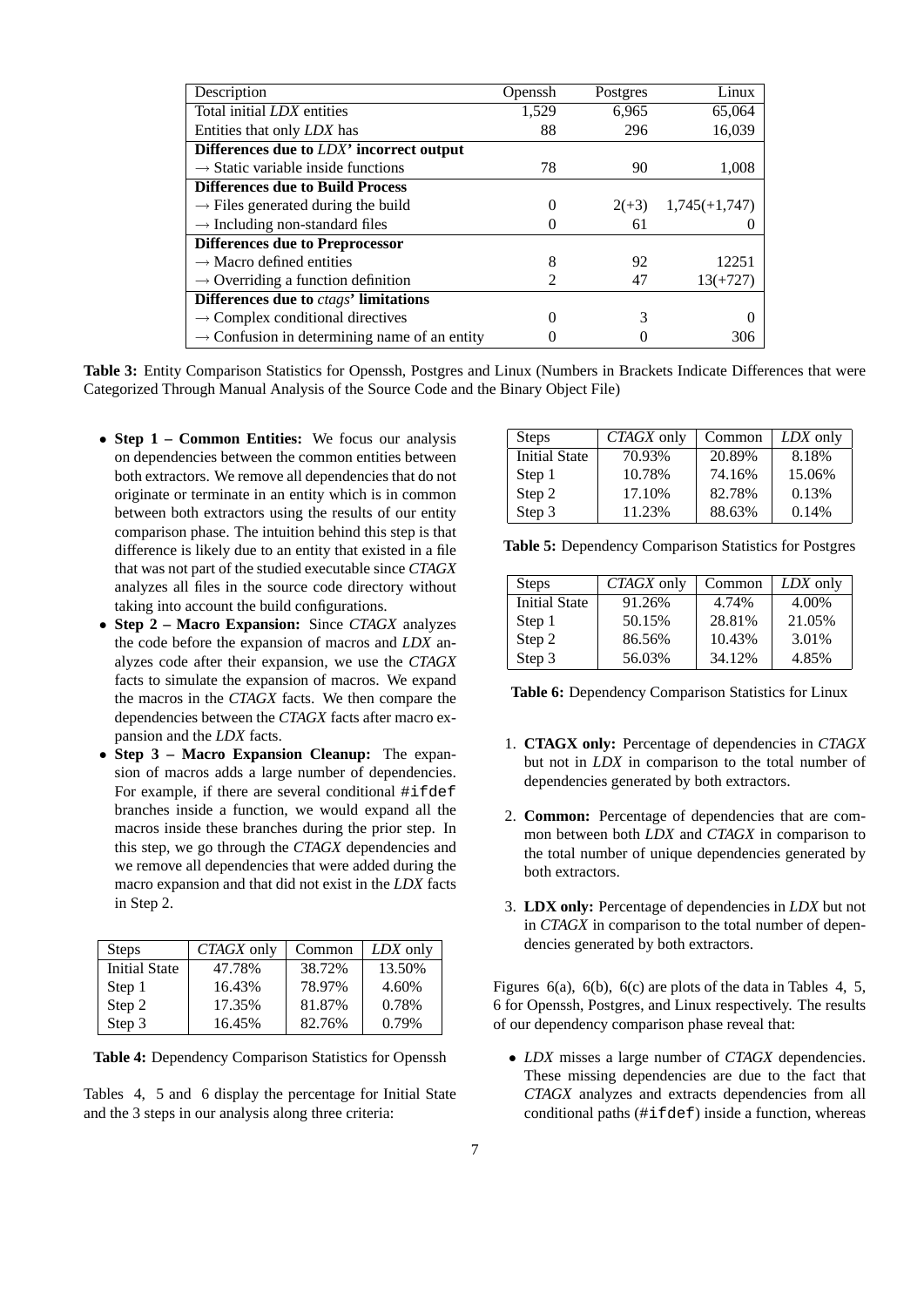

**Figure 6:** Dependency Statistics for Postgres, Openssh and Linux For each Comparison Step

*LDX* can only recover information for a single conditional path which corresponds to a particular build configuration.

• For Openssh and Postgres, there is less than 1% of the *LDX* dependencies that *CTAGX* cannot recover. However, there are about 5% of the *LDX* dependencies in Linux that *CTAGX* cannot retrieve. Through manual analysis of the source code and the generated binary code, we discovered that in several cases *LDX* outputs data that corresponds to the code after compiler optimization. These cases account for the 5% missing dependencies in Linux and the 1% in the other two systems. For example, if a function (FuncA) references static variable (struct\_test) which contains a reference to a function (FuncB), the compiler might optimize out the access to the static variable and the *LDX* facts would only show a dependency from function (FuncA) to function (FuncB). The code snippet below illustrates this example.

```
int FuncB() {
        print f("hello world\n ");
        return 0;}
static struct func-ptr-struct {
        unsigned int test_int;
        int (* test\_ptr) ();
} struct_test;
int FuncA() {
        s t r u c t _t e s t . t e s t _i n t = 7:
        struct\_test.test\_ptr = FuncB;if ((struct_test.test.get_ptr)) = 0) {
                 return 0:
        }
        return 1;}
```
There are many similar examples in the studied systems in particular in Linux. For example, *LDX* indicates that function "intel i810 alloc by type" which is defined in "linux-2.6.1/drivers/char/agp/intel-agp.c" depends on "agp generic mask memory". Examining the source code we note that the function de-references a member field in a static struct which contains a pointer to "agp\_generic\_mask\_memory".

• *CTAGX* only dependencies are larger in Linux in comparison to the other studied systems. This is due to the fact that Linux has a large number of build configuration which are defined using macros and #ifdef's which *CTAGX* analyzes but *LDX* is not capable of analyzing.

## **5 LESSONS LEARNED**

We learned several lessons from our comparative experiment. We now discuss these lessons in detail.

# **Lesson 1 – Facts produced by an object code extractor don't reflect the source code level dependencies seen by developers**

Although an object code extractor may be easier to implement, software developers should be careful when examining the dependencies produced by it. An object code extractor produces facts based on entities and relations that a developer is likely never to encounter when browsing or editing the code in a source code browser. This occurs because such an extractor produces facts based on code that has been preprocessed and optimized.

# **Lesson 2 – Facts produced by a source code extractor reflect the source code level dependencies seen by developers and contain most of the information produced by an object code extractor**

A source code extractor performs its analysis on the source code as seen by a software developer. Developers are likely to be more comfortable examining facts produced by a source code extractor since they are based on the source code as shown in the development environments used by developers. Our experiment has shown that by expanding macros,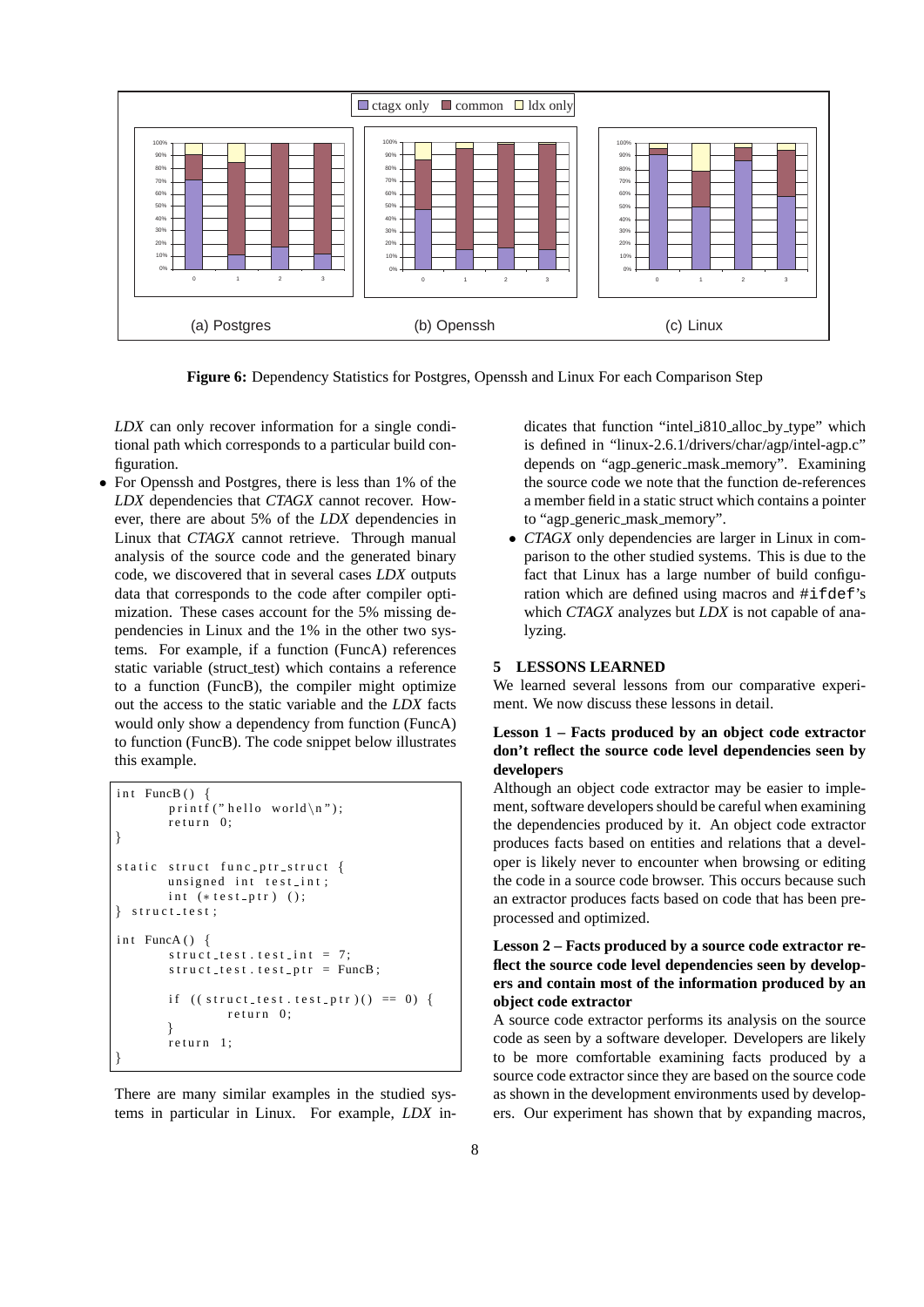facts produced by a source code extractor contain almost all of the facts produced by an object code extractor.

# **Lesson 3 – Both types of extractors are valuable for developers**

For software developers trying to understand a software system both types of extractors would be valuable. Although an object code extractor would produce dependencies that are not visible to developers at the source code level, the dependencies produced by an object code extractor would reveal hidden dependencies that may not be clear due to macros and complex compilation directives. It would be interesting to explore annotating the more complete facts produced by a source code extractor to indicate which macros are expanded, which conditional define branches are followed, and which hidden dependencies exist for a particular build configuration.

# **Lesson 4 – The build time view should be explored when analyzing large software systems**

Our results indicate that several files and entities are defined during the building of a software system. A good knowledge of the build process of a software system is valuable. The build time view of a software system, presented in [8], should be explored during architecture analysis since it is likely to reveal in many cases unexpected dependencies.

## **Lesson 5 – Heuristic parsing is a useful technique for analyzing large software systems**

*CTAGX* and *ctags* use a number of heuristics to perform their analysis on incompilable or incomplete source code. Although in our presented experiment we did not discuss the results of using *CTAGX* on code with syntax errors, our experiment showed that *CTAGX* can analyze code without needing a makefile and that the produced facts represent almost all the facts produced by the *LDX* extractor which performs its analysis using well defined grammars and complete build instructions.

## **Lesson 6 – Using our comparison process to evaluate other extractors**

Although the main purpose of our comparison process, outlined in Figure 4, was to compare the facts produced by the two particular extractors, we found that our process is valuable in improving the quality of the studied extractors. Others can use our comparison process for testing and improving their extractors. Throughout our analysis, we uncovered many bugs in *CTAGX* and *LDX* that have been corrected and verified as a result of using our comparison process.

# **Lesson 7 – The gap between the pre and post processed source code is significant for large software systems**

During our dependency comparison phase, we examined closely the number of macro expansions needed in the studied software systems. We found that a single macro was expanded as many as 6 levels in a software system. Table 7 shows the percentage of macros that are expanded during each level of macro expansion for Openssh, Postgres, and

| Level                    | Openssh | Postgres | Linux  |
|--------------------------|---------|----------|--------|
|                          | 20.21%  | 49.96%   | 46.80% |
| $\mathcal{L}$            | 7.77%   | 32.05%   | 33.60% |
| 3                        |         | 21.37%   | 27.07% |
| 4                        |         |          | 20.99% |
| $\overline{\mathcal{L}}$ |         |          | 18.43% |
| ĥ                        |         |          | 17.42% |

**Table 7:** Levels of Macro Expansion for Each Studied Software System

Linux. For example in Openssh, all macros are expanded up to 2 levels deep: about 20% of all macros are expanded once, and about 8% of all macros that exist in the source code are expanded twice. The same information is shown graphically in Figure 7. It takes 2, 3 and 6 levels to expanded all macros in Openssh, Postgres and Linux respectively. This large number of levels increases the gap between the developer's view of the source code and the code that is actually executed. It is interesting to note that the macro expansion rate for the first level is not 100%, since in some cases macros are defined in header files to avoid circular includes. It would be interesting to explore the percentage of used macros for each build configuration and to measure the amount of dead macros that are not used in any build configuration. These dead macros could be refactored and removed from the code.



**Figure 7:** Macro Expansion Statistics

# **6 CONCLUSION**

To overcome the lack of documentation, software developers can recover the software architecture from a system's implementation. We pointed out that there are many types of extractors that could be used to extract dependencies. These extracted dependencies are lifted to recover the architecture from the implementation. We focused on two types of extractors: a source code and an object code extractor. In contrast to previous work which compared extractors [1, 2, 7], we focused on performing our analysis on much larger open